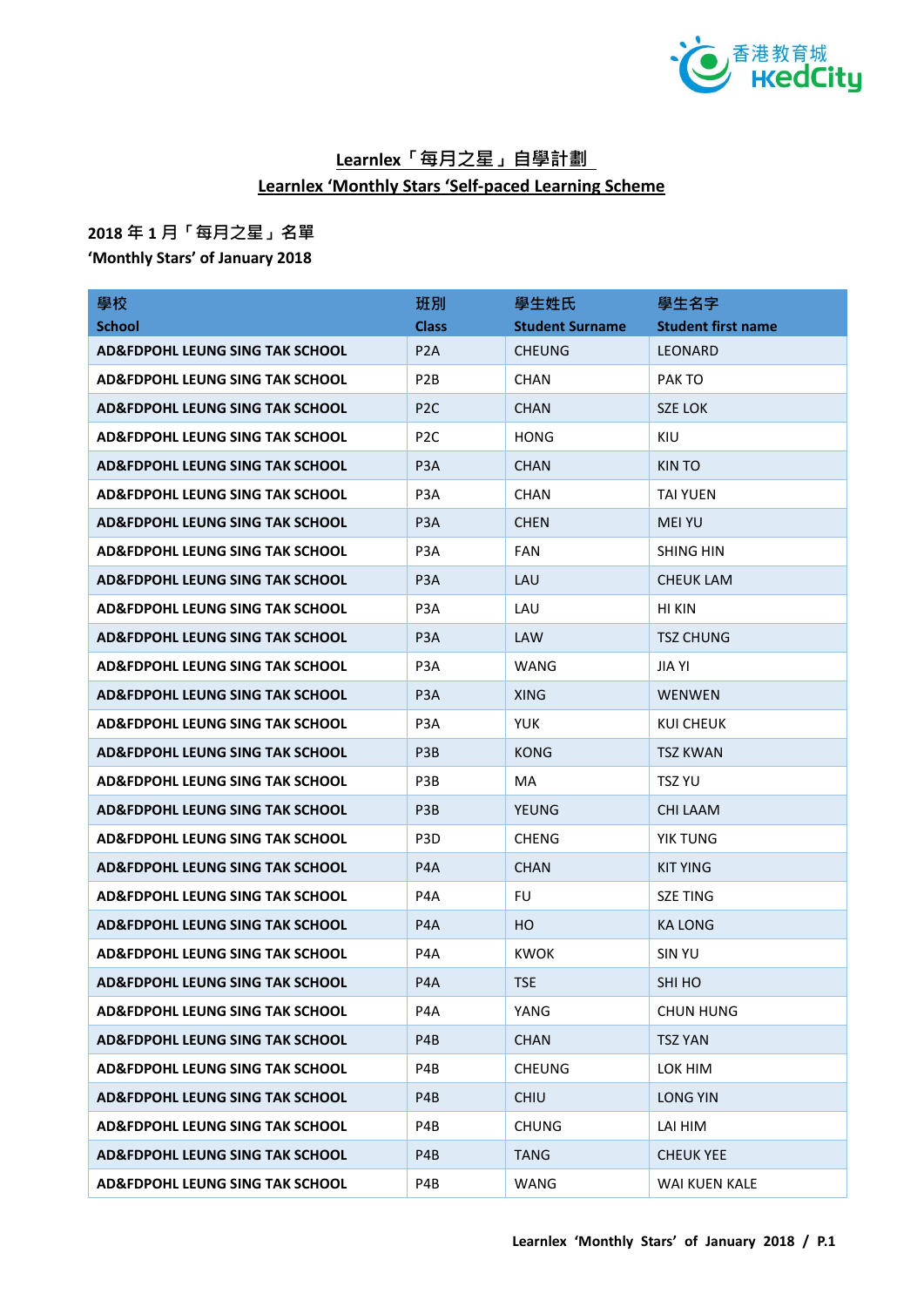

| 學校                                         | 班別               | 學生姓氏                   | 學生名字                         |
|--------------------------------------------|------------------|------------------------|------------------------------|
| <b>School</b>                              | <b>Class</b>     | <b>Student Surname</b> | <b>Student first name</b>    |
| AD&FDPOHL LEUNG SING TAK SCHOOL            | P <sub>4</sub> B | <b>ZHENG</b>           | <b>HEI TUNG</b>              |
| <b>AD&amp;FDPOHL LEUNG SING TAK SCHOOL</b> | P4B              | ZHUANG                 | <b>SING PANG</b>             |
| AD&FDPOHL LEUNG SING TAK SCHOOL            | P <sub>4</sub> C | LAI                    | YING TUNG                    |
| AD&FDPOHL LEUNG SING TAK SCHOOL            | P4C              | <b>ZHENG</b>           | KA KI                        |
| <b>AD&amp;FDPOHL LEUNG SING TAK SCHOOL</b> | P <sub>4</sub> D | LI.                    | KING HANG                    |
| AD&FDPOHL LEUNG SING TAK SCHOOL            | <b>P41</b>       | <b>CHAN</b>            | <b>WILSON</b>                |
| AD&FDPOHL LEUNG SING TAK SCHOOL            | P <sub>5</sub> A | ARCHANUKULRAT          | <b>JIDAPA</b>                |
| AD&FDPOHL LEUNG SING TAK SCHOOL            | P <sub>5</sub> A | <b>CHENG</b>           | WAN KIU                      |
| AD&FDPOHL LEUNG SING TAK SCHOOL            | P <sub>5</sub> A | KWONG                  | KIN YI                       |
| AD&FDPOHL LEUNG SING TAK SCHOOL            | P5A              | LEE.                   | <b>HIN NAP</b>               |
| AD&FDPOHL LEUNG SING TAK SCHOOL            | P <sub>5</sub> A | <b>LEE</b>             | <b>YU TSAM</b>               |
| AD&FDPOHL LEUNG SING TAK SCHOOL            | P <sub>5</sub> A | LEUNG                  | KING YAM                     |
| AD&FDPOHL LEUNG SING TAK SCHOOL            | P <sub>5</sub> A | PANG                   | <b>WAI YEE</b>               |
| <b>AD&amp;FDPOHL LEUNG SING TAK SCHOOL</b> | P <sub>5</sub> A | <b>WU</b>              | <b>CHAK SUM</b>              |
| AD&FDPOHL LEUNG SING TAK SCHOOL            | P <sub>5</sub> A | <b>ZHANG</b>           | <b>NGO HIN</b>               |
| AD&FDPOHL LEUNG SING TAK SCHOOL            | P <sub>5</sub> D | <b>CHAN</b>            | CHEUK CHI CHARESE            |
| AD&FDPOHL LEUNG SING TAK SCHOOL            | P <sub>6</sub> A | <b>LAM</b>             | YING MEI                     |
| AD&FDPOHL LEUNG SING TAK SCHOOL            | P6B              | $\mathsf{L}$           | KI WANG                      |
| AD&FDPOHL LEUNG SING TAK SCHOOL            | P <sub>6</sub> B | <b>MAN</b>             | <b>TSUN LOK</b>              |
| <b>CANTON ROAD GOVERNMENT PRIMARY</b>      | P3C              | <b>PONG</b>            | SHU LAM                      |
| <b>SCHOOL</b>                              |                  |                        |                              |
| <b>CCC HEEP WOH PRIMARY SCHOOL</b>         | P <sub>2G</sub>  | <b>LIT</b>             | SOPHIE HANNAH                |
| <b>CCC HEEP WOH PRIMARY SCHOOL</b>         | P3G              | <b>CHAN</b>            | PAK SHUN                     |
| <b>CCC HEEP WOH PRIMARY SCHOOL</b>         | P <sub>3</sub> G | <b>CHAN</b>            | YI KI                        |
| <b>CCC HEEP WOH PRIMARY SCHOOL</b>         | P3G              | HUI                    | YIK HEI                      |
| <b>CCC HEEP WOH PRIMARY SCHOOL</b>         | P <sub>3</sub> G | LAM                    | YING CHING                   |
| <b>CCC HEEP WOH PRIMARY SCHOOL</b>         | P3G              | LAU                    | <b>TSZ YIU</b>               |
| <b>CCC HEEP WOH PRIMARY SCHOOL</b>         | P <sub>3</sub> G | <b>WONG</b>            | <b>HOI TUNG</b>              |
| <b>CCC HEEP WOH PRIMARY SCHOOL</b>         | P4L              | <b>CHAN</b>            | <b>CHEUK YIN CHRISTOPHER</b> |
| <b>CCC HEEP WOH PRIMARY SCHOOL</b>         | P4S              | LI.                    | SHING HEI                    |
| <b>CCC HEEP WOH PRIMARY SCHOOL</b>         | P4S              | student number 5       |                              |
| <b>CCC HEEP WOH PRIMARY SCHOOL</b>         | P5L              | <b>CHAN</b>            | YIK FEI                      |
| <b>CCC HEEP WOH PRIMARY SCHOOL</b>         | P5S              | <b>LEE</b>             | HO CHING                     |
| <b>CCC HEEP WOH PRIMARY SCHOOL</b>         | P <sub>5</sub> S | LEI                    | YUI                          |
| <b>CCC HEEP WOH PRIMARY SCHOOL</b>         | P5S              | <b>SHUM</b>            | <b>HOI CHING KATIE</b>       |
| <b>CCC HEEP WOH PRIMARY SCHOOL</b>         | P <sub>5</sub> S | <b>TANG</b>            | PAK MAN                      |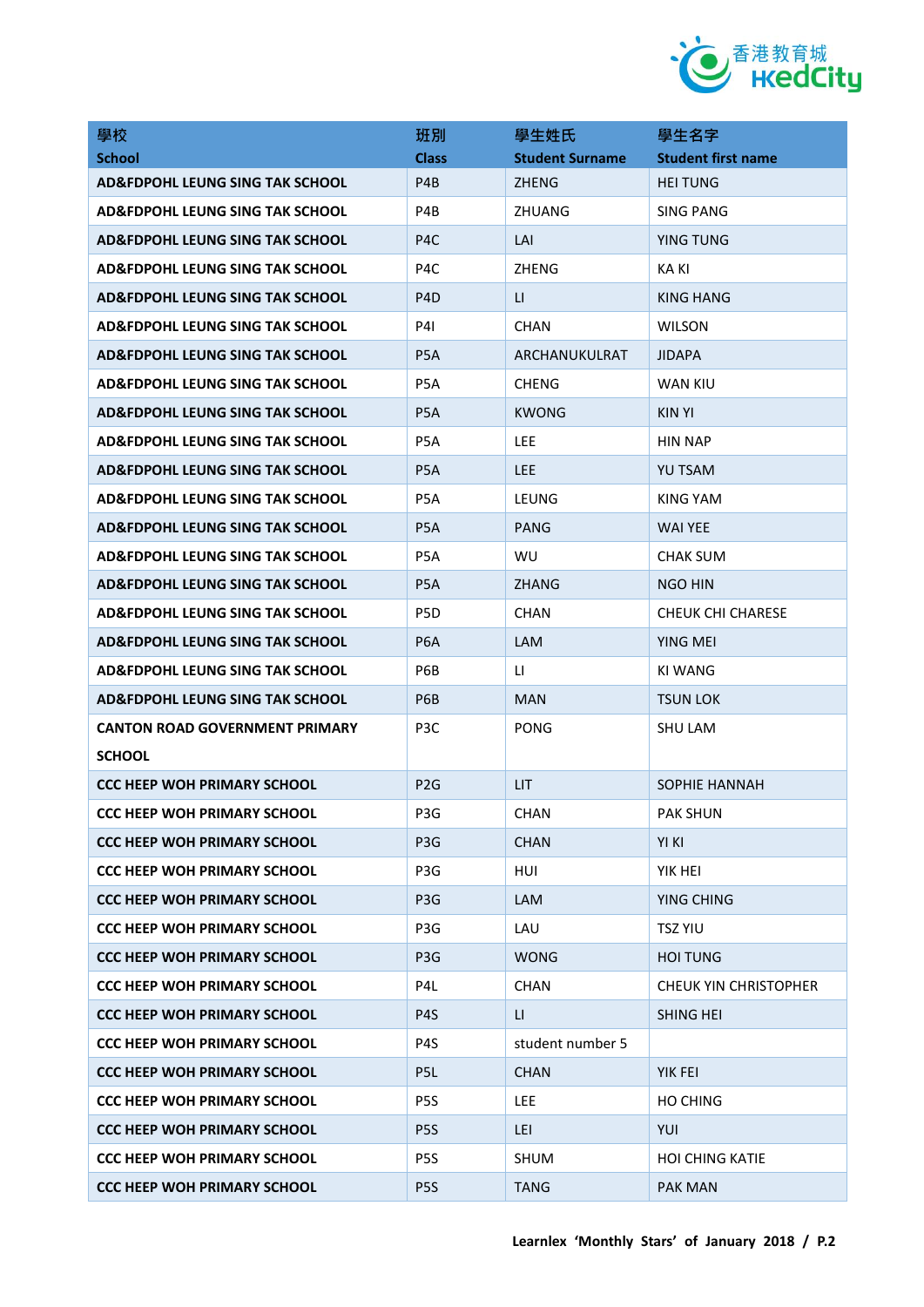

| 學校                                                  | 班別               | 學生姓氏                   | 學生名字                      |
|-----------------------------------------------------|------------------|------------------------|---------------------------|
| <b>School</b>                                       | <b>Class</b>     | <b>Student Surname</b> | <b>Student first name</b> |
| <b>CCC HEEP WOH PRIMARY SCHOOL</b>                  | P <sub>5</sub> S | <b>WONG</b>            | CHUN FOO IDDO             |
| <b>CCC HEEP WOH PRIMARY SCHOOL</b>                  | P <sub>5</sub> S | <b>YEUNG</b>           | YAT BRENDON               |
| <b>CCC HEEP WOH PRIMARY SCHOOL</b>                  | P5W              | LAU                    | TSZ HO                    |
| <b>CCC HEEP WOH PRIMARY SCHOOL</b>                  | P6L              | LO                     | <b>CHOR KIU</b>           |
| <b>CCC HEEP WOH PRIMARY SCHOOL</b>                  | P6L              | <b>TSE</b>             | <b>HAU YIN</b>            |
| <b>CCC HEEP WOH PRIMARY SCHOOL</b>                  | P <sub>6</sub> L | YAM                    | YAN TING                  |
| <b>CCC HEEP WOH PRIMARY SCHOOL</b>                  | P6T              | MA                     | MING HEI                  |
| CCC TAI O PRIMARY SCHOOL                            | P <sub>6</sub> A | <b>CHAN</b>            | <b>TSZ KIT</b>            |
| <b>CCC TAI O PRIMARY SCHOOL</b>                     | P6A              | <b>CHIU</b>            | <b>SZE CHAI</b>           |
| CHR & MISSIONARY ALLIANCE SUN KEI PRI SC            | 4A               | <b>TANG</b>            | <b>SZE WAN</b>            |
| CHR & MISSIONARY ALLIANCE SUN KEI PRI SC            | P3D              | <b>CHEUNG</b>          | KA NAM                    |
| <b>CHR &amp; MISSIONARY ALLIANCE SUN KEI PRI SC</b> | P <sub>4</sub> C | <b>CHENG</b>           | <b>HIU LAM</b>            |
| CHR & MISSIONARY ALLIANCE SUN KEI PRI SC            | P4C              | <b>WONG</b>            | HO HIM                    |
| <b>CHR &amp; MISSIONARY ALLIANCE SUN KEI PRI SC</b> | P <sub>5</sub> B | <b>FAN</b>             | <b>TSZ HANG</b>           |
| <b>CHR &amp; MISSIONARY ALLIANCE SUN KEI PRI SC</b> | P <sub>5</sub> D | <b>FUNG</b>            | <b>HO YIN</b>             |
| CHR & MISSIONARY ALLIANCE SUN KEI PRI SC            | P <sub>5E</sub>  | <b>CHOW</b>            | <b>HOI CHING</b>          |
| <b>CHR &amp; MISSIONARY ALLIANCE SUN KEI PRI SC</b> | P <sub>5E</sub>  | LAW                    | <b>MAN HIM</b>            |
| <b>CONSERVATIVE BAPT LUI MING CHOI PRI SCH</b>      | P <sub>1</sub> L | <b>DING</b>            | YUNQI JIMMY               |
| <b>CONSERVATIVE BAPT LUI MING CHOI PRI SCH</b>      | P3H              | <b>HUANG</b>           | <b>XIAOYING</b>           |
| CONSERVATIVE BAPT LUI MING CHOI PRI SCH             | P <sub>3</sub> H | KAN                    | <b>WAI LAM</b>            |
| <b>CONSERVATIVE BAPT LUI MING CHOI PRI SCH</b>      | P3L              | LIANG                  | <b>ZI LANG</b>            |
| <b>CONSERVATIVE BAPT LUI MING CHOI PRI SCH</b>      | P <sub>3</sub> L | ΝG                     | <b>TIN LAM TYMON</b>      |
| <b>CONSERVATIVE BAPT LUI MING CHOI PRI SCH</b>      | P4F              | <b>CHEN</b>            | LOK YI                    |
| <b>CONSERVATIVE BAPT LUI MING CHOI PRI SCH</b>      | P4F              | <b>FANG</b>            | <b>YI KONG</b>            |
| <b>CONSERVATIVE BAPT LUI MING CHOI PRI SCH</b>      | P <sub>4F</sub>  | HO                     | <b>PAK HEI</b>            |
| <b>CONSERVATIVE BAPT LUI MING CHOI PRI SCH</b>      | P <sub>4F</sub>  | <b>LUNG</b>            | HIU YU                    |
| <b>CONSERVATIVE BAPT LUI MING CHOI PRI SCH</b>      | P4H              | <b>CHAN</b>            | <b>SZE CHING</b>          |
| <b>CONSERVATIVE BAPT LUI MING CHOI PRI SCH</b>      | P <sub>4</sub> H | <b>HUANG</b>           | <b>CHI KI LONG</b>        |
| <b>CONSERVATIVE BAPT LUI MING CHOI PRI SCH</b>      | P <sub>4</sub> L | <b>CHEUNG</b>          | <b>CHUN KIT</b>           |
| <b>CONSERVATIVE BAPT LUI MING CHOI PRI SCH</b>      | P <sub>4</sub> L | <b>FU</b>              | YUNG CHING                |
| <b>CONSERVATIVE BAPT LUI MING CHOI PRI SCH</b>      | P4S              | SIN                    | OI HEI                    |
| <b>CONSERVATIVE BAPT LUI MING CHOI PRI SCH</b>      | P <sub>4</sub> S | <b>SIN</b>             | WAI KIU DONNA             |
| <b>CONSERVATIVE BAPT LUI MING CHOI PRI SCH</b>      | P5L              | <b>CHENG</b>           | <b>KWAN LAI</b>           |
| CONSERVATIVE BAPT LUI MING CHOI PRI SCH             | P <sub>5</sub> L | <b>LEUNG</b>           | HOI TSUN                  |
| <b>CONSERVATIVE BAPT LUI MING CHOI PRI SCH</b>      | P5L              | YAU                    | WAI KWAN                  |
| <b>CONSERVATIVE BAPT LUI MING CHOI PRI SCH</b>      | P6H              | <b>LIANG</b>           | <b>KIN FUNG</b>           |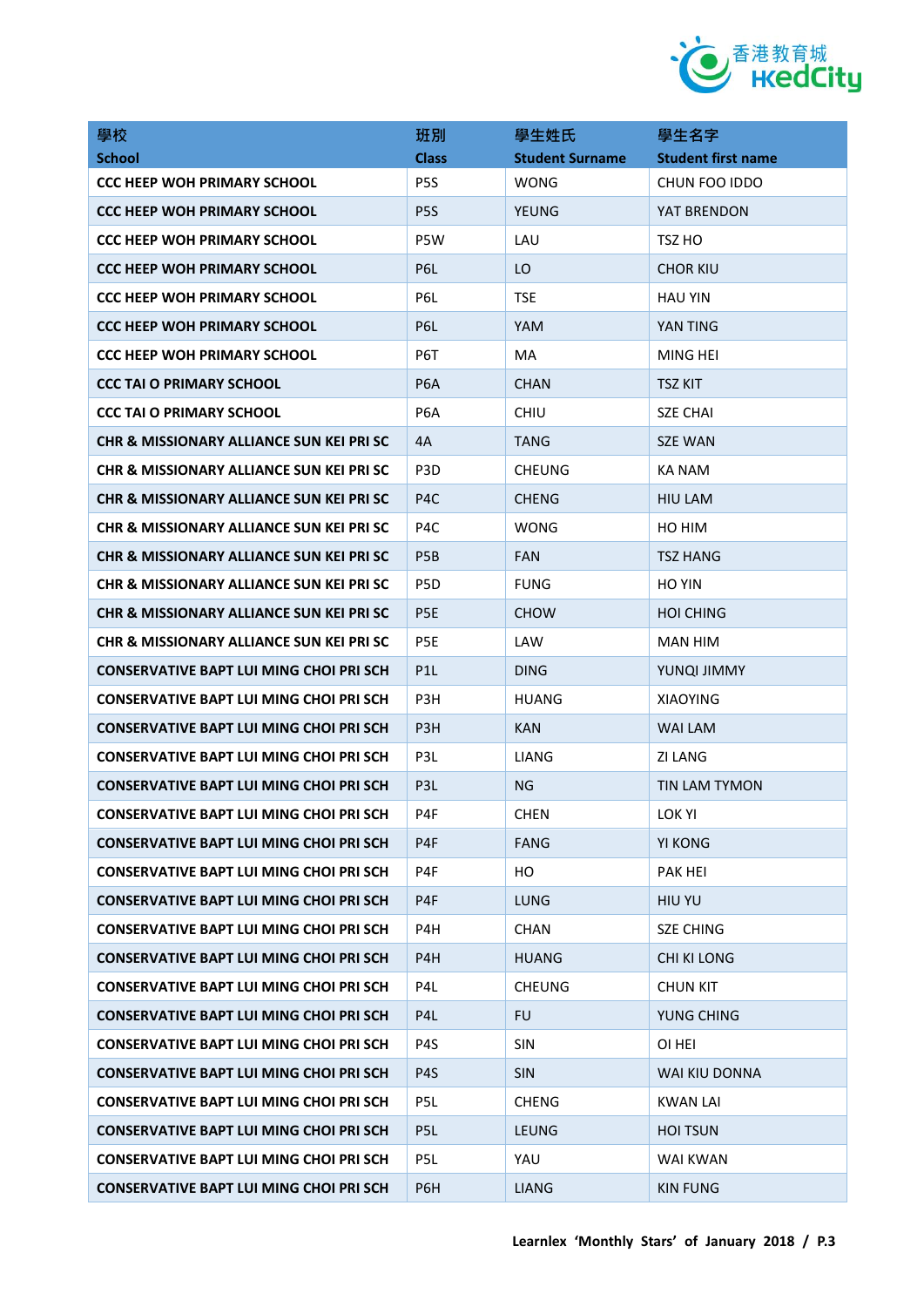

| 學校                                             | 班別               | 學生姓氏                   | 學生名字                      |
|------------------------------------------------|------------------|------------------------|---------------------------|
| <b>School</b>                                  | <b>Class</b>     | <b>Student Surname</b> | <b>Student first name</b> |
| <b>CONSERVATIVE BAPT LUI MING CHOI PRI SCH</b> | P6L              | SO.                    | <b>TSZ CHUN</b>           |
| <b>FUNG KAI NO.1 PRIMARY SCHOOL</b>            | P <sub>4</sub> D | <b>LOK</b>             | <b>ON KI</b>              |
| <b>FUNG KAI NO.1 PRIMARY SCHOOL</b>            | P <sub>4</sub> D | <b>TSUI</b>            | CHUN HO                   |
| <b>GOOD HOPE SCHOOL</b>                        | S <sub>1</sub> A | <b>CHAN</b>            | YAT YIN                   |
| <b>GOOD HOPE SCHOOL</b>                        | S <sub>1</sub> A | <b>CHENG</b>           | <b>CHING TUNG RACHEL</b>  |
| <b>GOOD HOPE SCHOOL</b>                        | S <sub>1</sub> A | <b>CHEUNG</b>          | <b>NGA MAN</b>            |
| <b>GOOD HOPE SCHOOL</b>                        | S <sub>1</sub> A | <b>CHIU</b>            | <b>PUI HUEN</b>           |
| <b>GOOD HOPE SCHOOL</b>                        | S <sub>1</sub> A | <b>CHU</b>             | YUEN KIU TIBBIE           |
| <b>GOOD HOPE SCHOOL</b>                        | S <sub>1</sub> A | <b>FAN</b>             | ANISA WING YAN            |
| <b>GOOD HOPE SCHOOL</b>                        | S <sub>1</sub> A | HO                     | <b>JEANIE CHI YAN</b>     |
| <b>GOOD HOPE SCHOOL</b>                        | S <sub>1</sub> A | IP                     | <b>TSZ TING</b>           |
| <b>GOOD HOPE SCHOOL</b>                        | S <sub>1</sub> A | <b>LAM</b>             | WAI HEI ZELENE            |
| <b>GOOD HOPE SCHOOL</b>                        | S <sub>1</sub> A | LAM                    | <b>WING</b>               |
| <b>GOOD HOPE SCHOOL</b>                        | S <sub>1</sub> A | LAU                    | ELYSE GABRIELLE WING YIN  |
|                                                |                  |                        | <b>FAMPO</b>              |
| <b>GOOD HOPE SCHOOL</b>                        | S <sub>1</sub> A | <b>LEE</b>             | NOELLA                    |
| <b>GOOD HOPE SCHOOL</b>                        | S <sub>1</sub> A | <b>SUAIBU</b>          | NOOHU MUTHU ASIYA         |
|                                                |                  |                        | <b>MABROOKA</b>           |
| <b>GOOD HOPE SCHOOL</b>                        | S <sub>1</sub> A | <b>WONG</b>            | SZE YU                    |
| <b>GOOD HOPE SCHOOL</b>                        | S <sub>1</sub> A | <b>WONG</b>            | WING SUM                  |
| <b>GOOD HOPE SCHOOL</b>                        | S <sub>1</sub> B | <b>BOOK</b>            | <b>TSZ LING</b>           |
| <b>GOOD HOPE SCHOOL</b>                        | S1B              | <b>CHAN</b>            | <b>KRISTIE</b>            |
| <b>GOOD HOPE SCHOOL</b>                        | S <sub>1</sub> B | <b>CHENG</b>           | <b>HOI LING</b>           |
| <b>GOOD HOPE SCHOOL</b>                        | S1B              | <b>CHEUNG</b>          | <b>SZE WING</b>           |
| <b>GOOD HOPE SCHOOL</b>                        | S1B              | IP                     | <b>TAK SAU</b>            |
| <b>GOOD HOPE SCHOOL</b>                        | S1B              | <b>LAM</b>             | <b>DOROTHY</b>            |
| <b>GOOD HOPE SCHOOL</b>                        | S1B              | LAU                    | YI KIU CANDICE            |
| <b>GOOD HOPE SCHOOL</b>                        | S <sub>1</sub> B | LAU                    | YUI NING ANGIE            |
| <b>GOOD HOPE SCHOOL</b>                        | S1B              | <b>LEUNG</b>           | <b>CHING SHAN JESSIE</b>  |
| <b>GOOD HOPE SCHOOL</b>                        | S1B              | <b>YEUNG</b>           | <b>TSZ KIU</b>            |
| <b>GOOD HOPE SCHOOL</b>                        | S <sub>1</sub> C | CHAN                   | <b>PUI YAN</b>            |
| <b>GOOD HOPE SCHOOL</b>                        | S <sub>1</sub> C | <b>CHOW</b>            | <b>TSZ TING ANDREA</b>    |
| <b>GOOD HOPE SCHOOL</b>                        | S <sub>1</sub> C | <b>CHUNG</b>           | <b>HAU TUNG</b>           |
| <b>GOOD HOPE SCHOOL</b>                        | S <sub>1</sub> C | <b>KWOK</b>            | <b>TSOI NAM</b>           |
| <b>GOOD HOPE SCHOOL</b>                        | S <sub>1</sub> C | LEUNG                  | <b>NOK CHING</b>          |
| <b>GOOD HOPE SCHOOL</b>                        | S <sub>1</sub> C | LI.                    | <b>PAIGE CHI TUNG</b>     |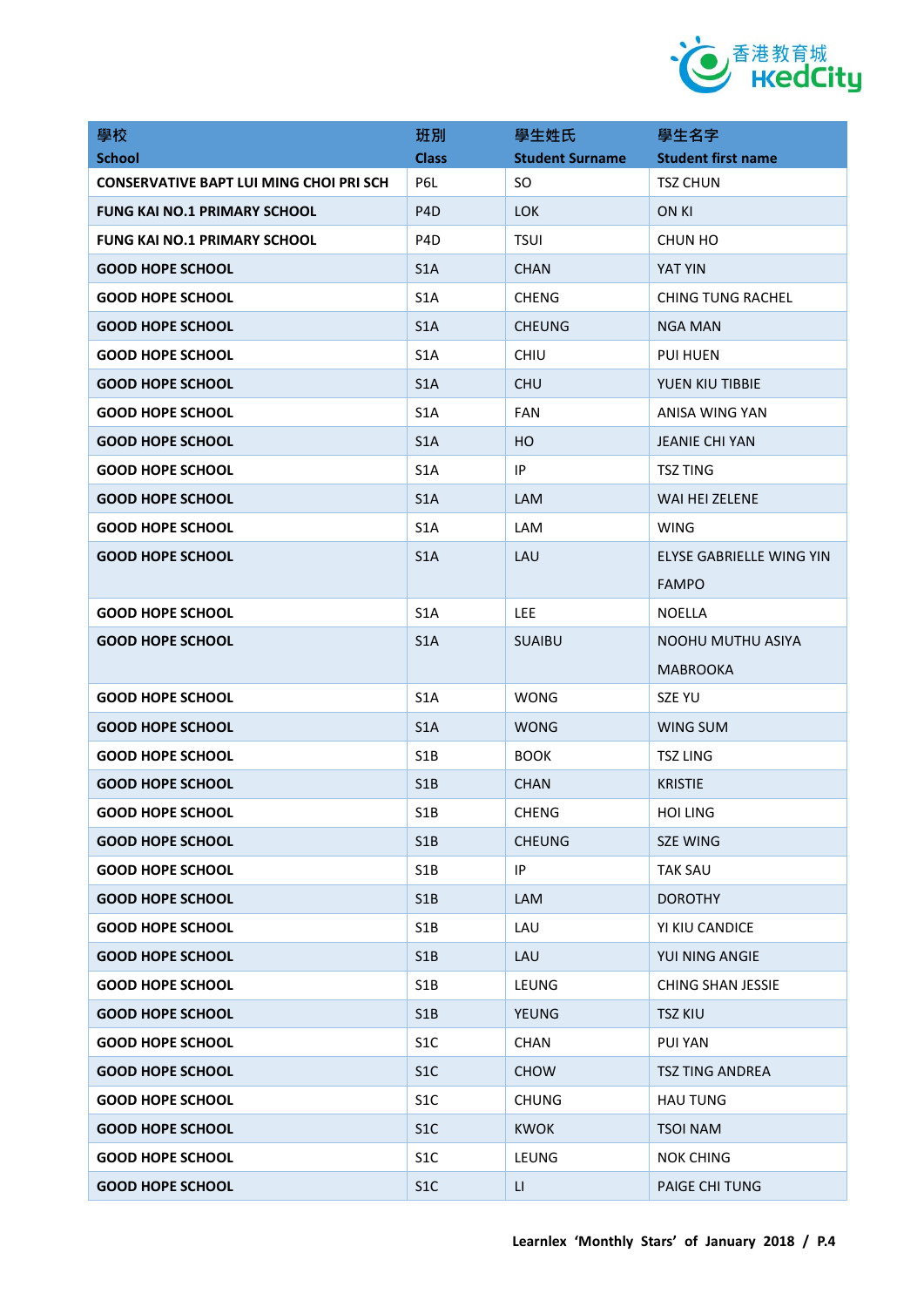

| 學校                      | 班別               | 學生姓氏                   | 學生名字                      |
|-------------------------|------------------|------------------------|---------------------------|
| <b>School</b>           | <b>Class</b>     | <b>Student Surname</b> | <b>Student first name</b> |
| <b>GOOD HOPE SCHOOL</b> | S <sub>1</sub> C | LIM                    | HIU SAN CHARMAINE         |
| <b>GOOD HOPE SCHOOL</b> | S <sub>1</sub> C | <b>LUK</b>             | <b>SZE WING</b>           |
| <b>GOOD HOPE SCHOOL</b> | S <sub>1</sub> C | NG                     | <b>TSZ YEUK POLLIA</b>    |
| <b>GOOD HOPE SCHOOL</b> | S <sub>1</sub> D | AU                     | <b>HOI CHING</b>          |
| <b>GOOD HOPE SCHOOL</b> | S <sub>1</sub> D | KWAN                   | <b>TSZ TUNG</b>           |
| <b>GOOD HOPE SCHOOL</b> | S <sub>1</sub> D | LEE                    | <b>ISABEL CHEUK YAN</b>   |
| <b>GOOD HOPE SCHOOL</b> | S <sub>1</sub> D | <b>LEE</b>             | KA WING                   |
| <b>GOOD HOPE SCHOOL</b> | S <sub>1</sub> D | <b>LEE</b>             | <b>TSOI YING</b>          |
| <b>GOOD HOPE SCHOOL</b> | S <sub>1</sub> D | LEE                    | YUI TUNG                  |
| <b>GOOD HOPE SCHOOL</b> | S <sub>1</sub> D | <b>MOK</b>             | <b>HIU YAN</b>            |
| <b>GOOD HOPE SCHOOL</b> | S <sub>1</sub> D | TAM                    | HOI LAM                   |
| <b>GOOD HOPE SCHOOL</b> | S <sub>1</sub> D | <b>TANG</b>            | <b>HOI LUN GRACE</b>      |
| <b>GOOD HOPE SCHOOL</b> | S <sub>1</sub> D | <b>TSANG</b>           | <b>TSZ WUN</b>            |
| <b>GOOD HOPE SCHOOL</b> | S <sub>1</sub> D | YU                     | WING IN                   |
| <b>GOOD HOPE SCHOOL</b> | S <sub>1</sub> E | <b>CHAN</b>            | <b>CHEUK YING CHRISTY</b> |
| <b>GOOD HOPE SCHOOL</b> | S <sub>1</sub> E | <b>CHEN</b>            | <b>XIAOLAN</b>            |
| <b>GOOD HOPE SCHOOL</b> | S1E              | <b>CHICK</b>           | <b>CHLOE</b>              |
| <b>GOOD HOPE SCHOOL</b> | S <sub>1</sub> E | <b>CHU</b>             | <b>NACHELLE JESLYN</b>    |
| <b>GOOD HOPE SCHOOL</b> | S <sub>1</sub> E | LEUNG                  | LI KI NICOLE              |
| <b>GOOD HOPE SCHOOL</b> | S1F              | <b>CHEUNG</b>          | <b>HOI TING</b>           |
| <b>GOOD HOPE SCHOOL</b> | S <sub>1</sub> F | <b>CHEUNG</b>          | YAN KIU                   |
| <b>GOOD HOPE SCHOOL</b> | S <sub>1</sub> F | <b>CHOY</b>            | <b>HONG YIN</b>           |
| <b>GOOD HOPE SCHOOL</b> | S1F              | <b>FUNG</b>            | HOR CHING BEATRICE        |
| <b>GOOD HOPE SCHOOL</b> | S <sub>1</sub> F | <b>KWONG</b>           | CHING LAAM ZOE            |
| <b>GOOD HOPE SCHOOL</b> | S1F              | LAU                    | AALIYAH                   |
| <b>GOOD HOPE SCHOOL</b> | S1F              | <b>LEUNG</b>           | <b>TSZ HEI JANICE</b>     |
| <b>GOOD HOPE SCHOOL</b> | S <sub>1F</sub>  | LIU                    | YUNJIE                    |
| <b>GOOD HOPE SCHOOL</b> | S1F              | <b>NG</b>              | YUET HEI                  |
| <b>GOOD HOPE SCHOOL</b> | S1F              | YEUNG                  | <b>LOK YIU</b>            |
| <b>GOOD HOPE SCHOOL</b> | S1F              | <b>ZHAO</b>            | <b>MEI SI QUEENIE</b>     |
| <b>GOOD HOPE SCHOOL</b> | S <sub>2</sub> A | <b>CHUNG</b>           | <b>MERRY</b>              |
| <b>GOOD HOPE SCHOOL</b> | S <sub>2</sub> A | LAM                    | <b>CHEUK OON</b>          |
| <b>GOOD HOPE SCHOOL</b> | S <sub>2</sub> A | <b>TANG</b>            | WAI CHEUNG                |
| <b>GOOD HOPE SCHOOL</b> | S <sub>2</sub> A | <b>TSE</b>             | <b>WING SZE</b>           |
| <b>GOOD HOPE SCHOOL</b> | S <sub>2</sub> A | <b>TSUI</b>            | KA HEY                    |
| <b>GOOD HOPE SCHOOL</b> | S <sub>2</sub> B | <b>CHAN</b>            | LOK YIU RENEE             |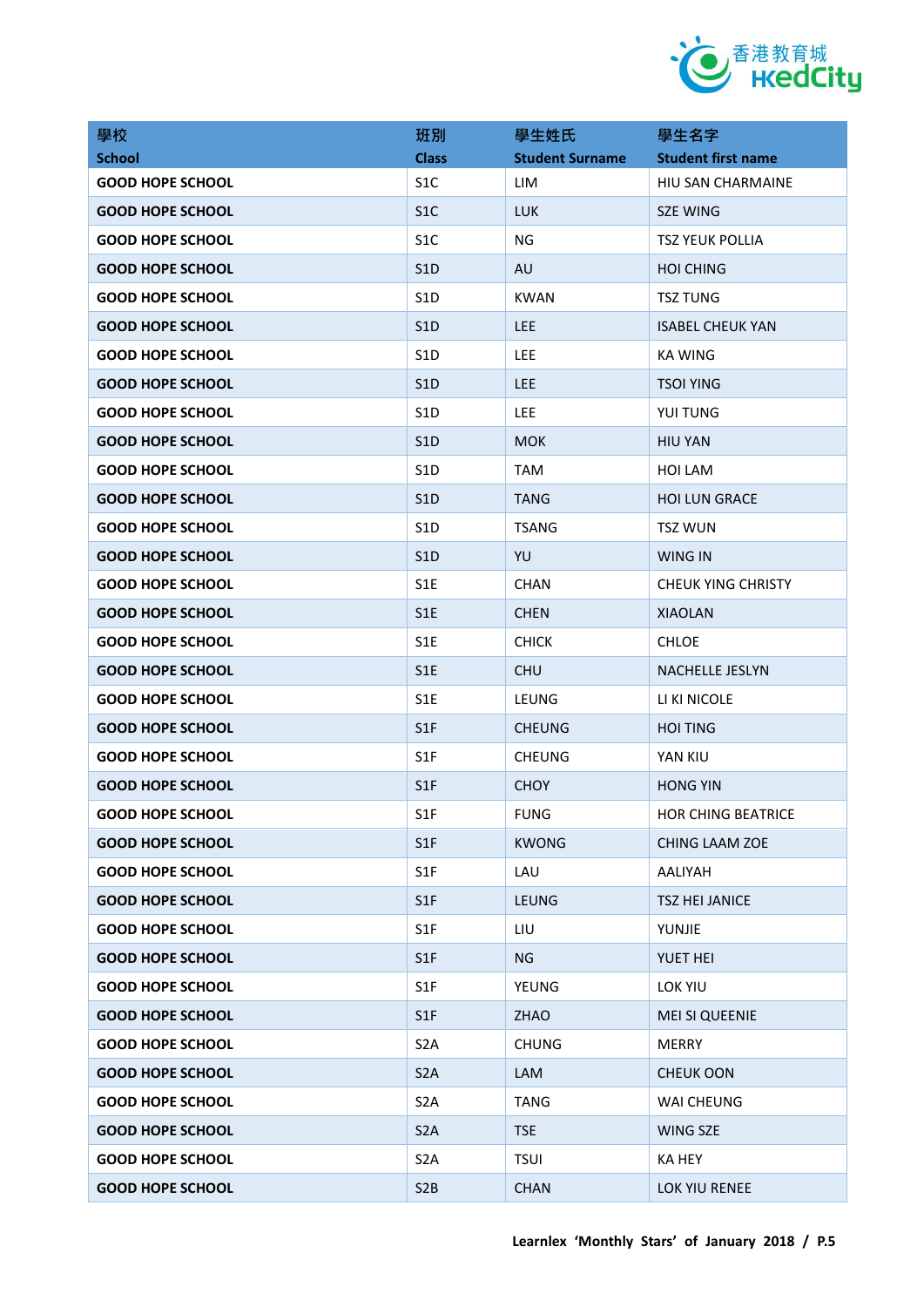

| 學校                                  | 班別               | 學生姓氏                   | 學生名字                      |
|-------------------------------------|------------------|------------------------|---------------------------|
| <b>School</b>                       | <b>Class</b>     | <b>Student Surname</b> | <b>Student first name</b> |
| <b>GOOD HOPE SCHOOL</b>             | S <sub>2</sub> B | <b>CHAN</b>            | <b>SZE LOK</b>            |
| <b>GOOD HOPE SCHOOL</b>             | S <sub>2</sub> B | <b>FONG</b>            | <b>YU CHIN</b>            |
| <b>GOOD HOPE SCHOOL</b>             | S <sub>2</sub> B | <b>LAM</b>             | <b>HOI YING HEIDI</b>     |
| <b>GOOD HOPE SCHOOL</b>             | S <sub>2</sub> B | LEUNG                  | <b>CHING MAN</b>          |
| <b>GOOD HOPE SCHOOL</b>             | S <sub>2</sub> B | <b>NG</b>              | <b>CHING LAAM KARIS</b>   |
| <b>GOOD HOPE SCHOOL</b>             | S2B              | YU                     | <b>PUI HANG</b>           |
| <b>GOOD HOPE SCHOOL</b>             | S <sub>2</sub> C | <b>PONG</b>            | <b>WING MAN</b>           |
| <b>GOOD HOPE SCHOOL</b>             | S <sub>2</sub> D | <b>WONG</b>            | <b>HILDA</b>              |
| <b>GOOD HOPE SCHOOL</b>             | S <sub>2</sub> D | WONG                   | LOK YIU                   |
| <b>GOOD HOPE SCHOOL</b>             | S <sub>2</sub> E | <b>CHAN</b>            | <b>WING LAM</b>           |
| <b>GOOD HOPE SCHOOL</b>             | S <sub>2E</sub>  | TAI                    | <b>SUI YIU</b>            |
| <b>GOOD HOPE SCHOOL</b>             | S <sub>2F</sub>  | <b>CHAN</b>            | WING YI                   |
| HK INST OF EDU JOCKEY CLUB PRI SCH  | P <sub>2</sub> A | Tung                   | Yee Man Abby              |
| HK INST OF EDU JOCKEY CLUB PRI SCH  | P <sub>2</sub> D | Chan                   | Ho Hei                    |
| HK INST OF EDU JOCKEY CLUB PRI SCH  | P <sub>3</sub> A | Luo                    | Sai Ming                  |
| HK INST OF EDU JOCKEY CLUB PRI SCH  | P3B              | Au                     | Chung Kan                 |
| HK INST OF EDU JOCKEY CLUB PRI SCH  | P4A              | <b>Ng</b>              | Cho Yi                    |
| HK INST OF EDU JOCKEY CLUB PRI SCH  | P <sub>5</sub> A | Wan                    | Yuan Shun                 |
| HK INST OF EDU JOCKEY CLUB PRI SCH  | P5A              | Wang                   | Jiayu                     |
| HK INST OF EDU JOCKEY CLUB PRI SCH  | P <sub>5</sub> C | Leung                  | Yat Yee                   |
| HK INST OF EDU JOCKEY CLUB PRI SCH  | P <sub>5</sub> C | Mak                    | Yui Yin                   |
| HK INST OF EDU JOCKEY CLUB PRI SCH  | P <sub>5</sub> C | Wu                     | Kai Yuen                  |
| HK INST OF EDU JOCKEY CLUB PRI SCH  | P6C              | Mak                    | Yui Tung dream            |
| HK INST OF EDU JOCKEY CLUB PRI SCH  | P <sub>6</sub> C | Wong                   | Kwan Lam Casey            |
| HK SKH BISHOP HALL SECONDARY SCHOOL | S <sub>2</sub> C | LUI                    | <b>KA YIU</b>             |
| <b>KAU YAN SCHOOL(WHOLE DAY)</b>    | 1F               | Yip                    | Ling Wai Simone           |
| <b>KAU YAN SCHOOL(WHOLE DAY)</b>    | 2L               | Yeung                  | Yan Yu                    |
| KAU YAN SCHOOL(WHOLE DAY)           | 3F               | Leung                  | Ching Sum Maegan          |
| <b>KAU YAN SCHOOL(WHOLE DAY)</b>    | 3H               | Zhang                  | Xu Yu                     |
| KAU YAN SCHOOL(WHOLE DAY)           | 4F               | Leung                  | <b>Cheuk Ming</b>         |
| <b>KAU YAN SCHOOL(WHOLE DAY)</b>    | 4F               | Leung                  | Tou                       |
| KAU YAN SCHOOL(WHOLE DAY)           | 4F               | <b>Ng</b>              | Tzi Yeung                 |
| <b>KAU YAN SCHOOL(WHOLE DAY)</b>    | 4F               | Tsim                   | <b>Gwen Kiu Marcus</b>    |
| <b>KAU YAN SCHOOL(WHOLE DAY)</b>    | 4L               | Li                     | Chin Wang                 |
| <b>KAU YAN SCHOOL(WHOLE DAY)</b>    | 5F               | <b>CHENG</b>           | <b>TAI MAN</b>            |
| <b>KAU YAN SCHOOL(WHOLE DAY)</b>    | 5F               | student number 22      |                           |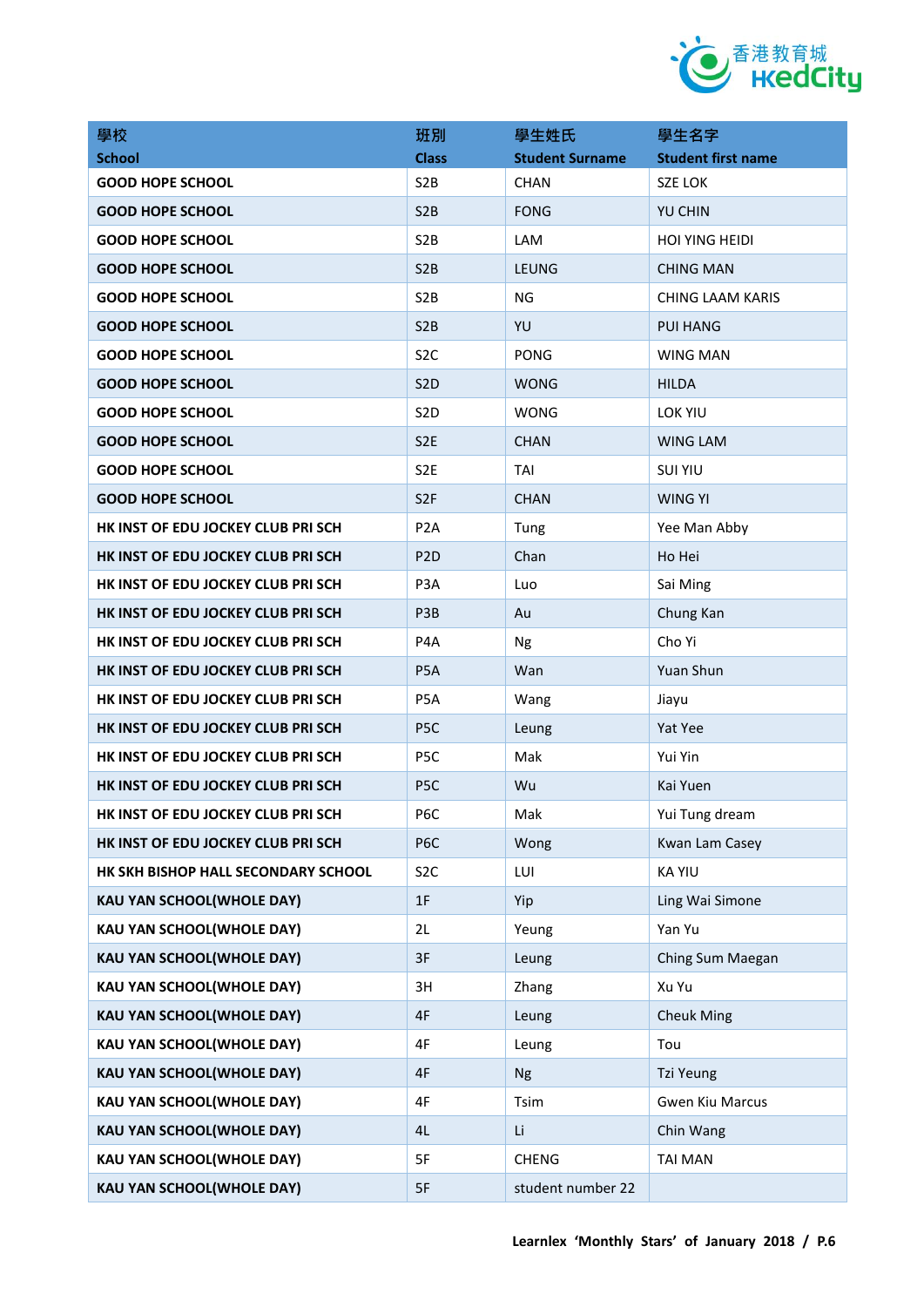

| 學校                                  | 班別               | 學生姓氏                   | 學生名字                      |
|-------------------------------------|------------------|------------------------|---------------------------|
| <b>School</b>                       | <b>Class</b>     | <b>Student Surname</b> | <b>Student first name</b> |
| KAU YAN SCHOOL(WHOLE DAY)           | 5F               | <b>YIP</b>             | <b>RON</b>                |
| <b>KAU YAN SCHOOL(WHOLE DAY)</b>    | 5H               | <b>FUNG</b>            | <b>LEONG KWAN</b>         |
| <b>KAU YAN SCHOOL(WHOLE DAY)</b>    | 5H               | student number 14      |                           |
| <b>KAU YAN SCHOOL(WHOLE DAY)</b>    | 5H               | student number 18      |                           |
| <b>KAU YAN SCHOOL(WHOLE DAY)</b>    | 5L               | LEUNG                  | <b>TSZ HIM SAMUEL</b>     |
| <b>KAU YAN SCHOOL(WHOLE DAY)</b>    | 5L               | student number 8       |                           |
| <b>KAU YAN SCHOOL(WHOLE DAY)</b>    | 5L               | <b>YEUNG</b>           | LOK YAN MICHELLE          |
| <b>KAU YAN SCHOOL(WHOLE DAY)</b>    | 5L               | YOUR MASTER            | <b>BOW DOWN TO</b>        |
| <b>KAU YAN SCHOOL(WHOLE DAY)</b>    | 6F               | <b>Tse</b>             | Hui Yiu                   |
| LOK SIN TONG LEUNG KAU KUI PRI SCH  | P <sub>5</sub> A | <b>SEOW</b>            | <b>HOI CHUN</b>           |
| LOK SIN TONG LEUNG KAU KUI PRI SCH  | P <sub>5</sub> C | <b>CHEUNG</b>          | <b>KAYU</b>               |
| LOK SIN TONG LEUNG KAU KUI PRI SCH  | P <sub>6</sub> A | <b>IP</b>              | NGA WAN                   |
| LOK SIN TONG LEUNG KAU KUI PRI SCH  | P <sub>6</sub> A | LAM                    | <b>KA MUN</b>             |
| LOK SIN TONG LEUNG KAU KUI PRI SCH  | P <sub>6</sub> A | $\mathsf{L}\mathsf{L}$ | <b>MEI LING</b>           |
| LOK SIN TONG LEUNG KAU KUI PRI SCH  | P <sub>6</sub> A | LIU                    | <b>TSAN SUM</b>           |
| LOK SIN TONG LEUNG KAU KUI PRI SCH  | P <sub>6</sub> A | <b>NG</b>              | YAT SEN                   |
| <b>MENG TAK CATHOLIC SCHOOL</b>     | P3A              | <b>CHAN</b>            | YUI CHI                   |
| <b>MENG TAK CATHOLIC SCHOOL</b>     | P <sub>3</sub> A | <b>CHU</b>             | <b>WAI LONG</b>           |
| <b>MENG TAK CATHOLIC SCHOOL</b>     | P3A              | <b>NG</b>              | <b>HONG WING</b>          |
| <b>MENG TAK CATHOLIC SCHOOL</b>     | P <sub>3</sub> C | <b>TSOI</b>            | <b>KWOK YIN KARSON</b>    |
| <b>MENG TAK CATHOLIC SCHOOL</b>     | P <sub>3</sub> D | <b>NG</b>              | <b>HONG KIT</b>           |
| <b>MENG TAK CATHOLIC SCHOOL</b>     | P <sub>4</sub> B | <b>CHUNG</b>           | <b>CHUN FUNG</b>          |
| <b>MENG TAK CATHOLIC SCHOOL</b>     | P <sub>5</sub> A | CHAU                   | NOK.                      |
| <b>MENG TAK CATHOLIC SCHOOL</b>     | P <sub>6</sub> A | <b>CHAN</b>            | <b>SIN PONG</b>           |
| <b>MENG TAK CATHOLIC SCHOOL</b>     | P6A              | HO                     | YUET WA                   |
| <b>MENG TAK CATHOLIC SCHOOL</b>     | P6B              | LUI                    | <b>PAK HEI</b>            |
| <b>MENG TAK CATHOLIC SCHOOL</b>     | P6B              | <b>WONG</b>            | <b>HAU LING</b>           |
| <b>MENG TAK CATHOLIC SCHOOL</b>     | P6C              | LAM                    | <b>LEONG</b>              |
| <b>MENG TAK CATHOLIC SCHOOL</b>     | P <sub>6</sub> C | NG                     | <b>SUM YU ANGEL</b>       |
| PLK DR. JIMMY WONG CHI-HO (TSV) P S | P <sub>6</sub> A | <b>HE</b>              | <b>CHING KUI</b>          |
| PLK DR. JIMMY WONG CHI-HO (TSV) P S | P6A              | HOU                    | <b>WAITIT</b>             |
| PLK TIN KA PING PRIMARY SCHOOL      | P4A              | LUO                    | YUEN YIK MARK             |
| PLK TIN KA PING PRIMARY SCHOOL      | P4B              | <b>CHEUNG</b>          | <b>KAM SAU</b>            |
| PLK TIN KA PING PRIMARY SCHOOL      | P5A              | AU-YEUNG               | <b>SHING CHUN</b>         |
| PLK TIN KA PING PRIMARY SCHOOL      | P <sub>6</sub> A | <b>CHEUNG</b>          | YAN SAU                   |
| PLK TIN KA PING PRIMARY SCHOOL      | P6E              | <b>TANG</b>            | <b>HANG KEI</b>           |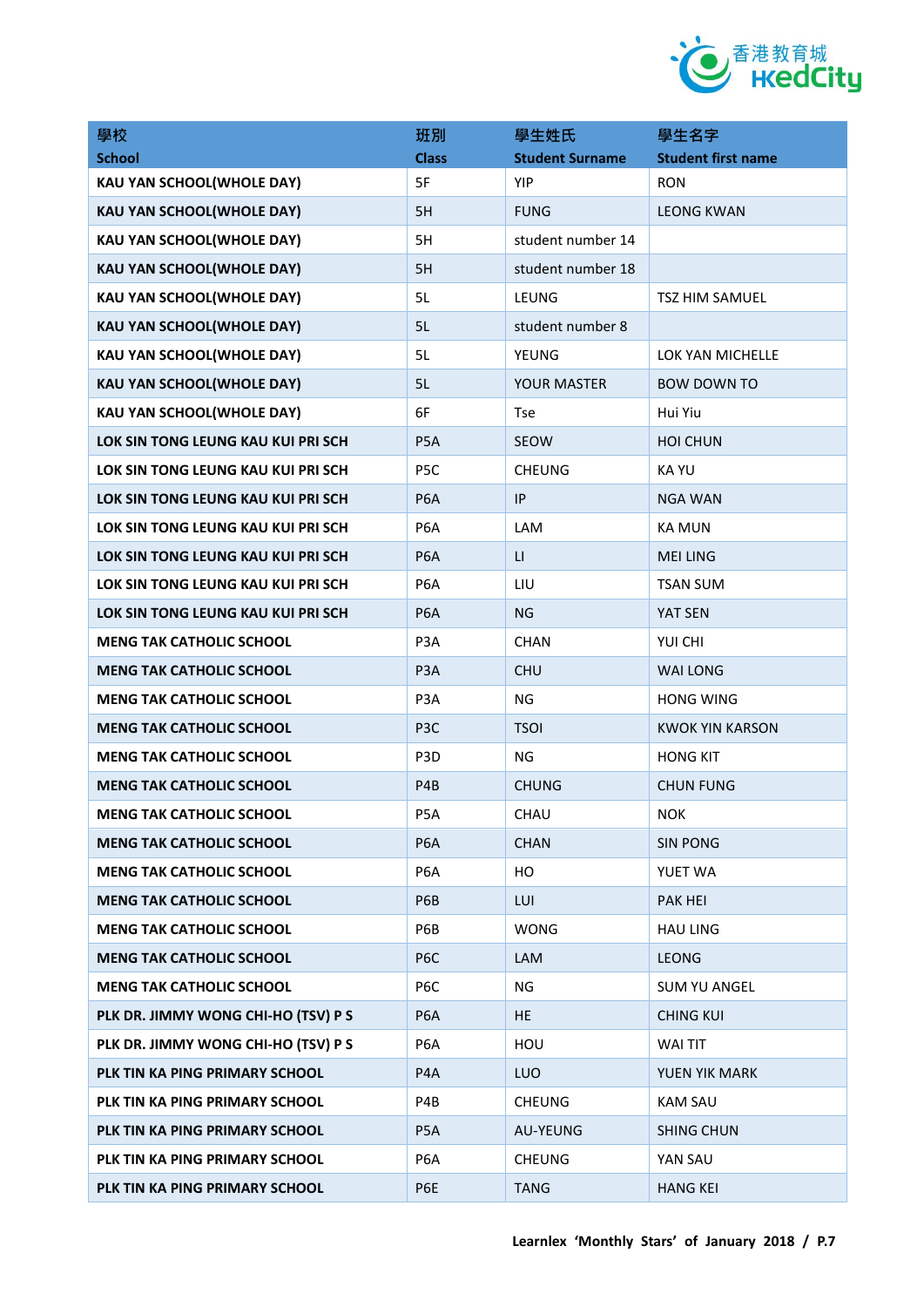

| 學校                                        | 班別               | 學生姓氏                   | 學生名字                      |
|-------------------------------------------|------------------|------------------------|---------------------------|
| <b>School</b>                             | <b>Class</b>     | <b>Student Surname</b> | <b>Student first name</b> |
| SACRED HEART CANOSSIAN SCHOOL(WHOLE       | P <sub>3</sub> A | <b>CHOW</b>            | <b>TSZ WAI</b>            |
| DAY)                                      |                  |                        |                           |
| SACRED HEART CANOSSIAN SCHOOL(WHOLE       | P <sub>4</sub> C | <b>WONG</b>            | <b>KWOK TAO</b>           |
| DAY)                                      |                  |                        |                           |
| SACRED HEART CANOSSIAN SCHOOL(WHOLE       | P <sub>4</sub> D | <b>CHAN</b>            | <b>HOI YIN</b>            |
| DAY)                                      |                  |                        |                           |
| SACRED HEART CANOSSIAN SCHOOL(WHOLE       | P <sub>4</sub> D | PO                     | <b>SUKI</b>               |
| DAY)                                      |                  |                        |                           |
| SACRED HEART CANOSSIAN SCHOOL(WHOLE       | P <sub>4</sub> D | <b>YAN</b>             | <b>HOI CHING</b>          |
| DAY)                                      |                  |                        |                           |
| SACRED HEART CANOSSIAN SCHOOL(WHOLE       | P <sub>6</sub> A | <b>CHAN</b>            | <b>CHEUK YU</b>           |
| DAY)                                      |                  |                        |                           |
| <b>SHA TAU KOK CENTRAL PRIMARY SCHOOL</b> | P <sub>4</sub> A | <b>RAN</b>             | Jiangke                   |
| SHA TAU KOK CENTRAL PRIMARY SCHOOL        | P <sub>4</sub> A | <b>ZENG</b>            | Hongxing                  |
| <b>SHA TAU KOK CENTRAL PRIMARY SCHOOL</b> | P <sub>6</sub> A | <b>KIANG</b>           | Ho Tin                    |
| SHA TAU KOK CENTRAL PRIMARY SCHOOL        | P <sub>6</sub> A | <b>KO</b>              | <b>Tsz Hin</b>            |
| <b>SHA TAU KOK CENTRAL PRIMARY SCHOOL</b> | P <sub>6</sub> A | <b>SO</b>              | Man Lol                   |
| SHA TAU KOK CENTRAL PRIMARY SCHOOL        | P <sub>6</sub> A | XU                     | Ka Shing                  |
| <b>SHA TAU KOK CENTRAL PRIMARY SCHOOL</b> | P <sub>6</sub> A | YEUNG                  | Yik Fan                   |
| SI YUAN SCHOOL OF THE PRECIOUS BLOOD      | P <sub>4</sub> A | $\mathsf{L}\mathsf{I}$ | <b>KA CHUN</b>            |
| SI YUAN SCHOOL OF THE PRECIOUS BLOOD      | P <sub>4</sub> D | CHAN                   | <b>HOI KIU</b>            |
| SI YUAN SCHOOL OF THE PRECIOUS BLOOD      | P <sub>4</sub> D | <b>TSANG</b>           | <b>CHING KWAN</b>         |
| SI YUAN SCHOOL OF THE PRECIOUS BLOOD      | P <sub>5</sub> A | <b>CHUN</b>            | <b>MING CHAK</b>          |
| SI YUAN SCHOOL OF THE PRECIOUS BLOOD      | P <sub>6</sub> D | <b>CHAN</b>            | PO YI                     |
| SI YUAN SCHOOL OF THE PRECIOUS BLOOD      | P <sub>6</sub> D | <b>CHEUK</b>           | <b>LOK SAN</b>            |
| SI YUAN SCHOOL OF THE PRECIOUS BLOOD      | P <sub>6</sub> D | <b>CHU</b>             | <b>HO MING</b>            |
| SI YUAN SCHOOL OF THE PRECIOUS BLOOD      | P <sub>6</sub> D | <b>LEE</b>             | <b>CHEUK TUNG</b>         |
| SI YUAN SCHOOL OF THE PRECIOUS BLOOD      | P <sub>6</sub> D | <b>LEE</b>             | <b>HO MING JOHNNY</b>     |
| SI YUAN SCHOOL OF THE PRECIOUS BLOOD      | P <sub>6</sub> D | LEE                    | KA HO                     |
| SI YUAN SCHOOL OF THE PRECIOUS BLOOD      | P <sub>6</sub> D | <b>NG</b>              | LOK YAN                   |
| SI YUAN SCHOOL OF THE PRECIOUS BLOOD      | P <sub>6</sub> D | <b>NGAI</b>            | TUN HO                    |
| SI YUAN SCHOOL OF THE PRECIOUS BLOOD      | P <sub>6</sub> D | <b>SEE</b>             | <b>KA LEONG</b>           |
| SI YUAN SCHOOL OF THE PRECIOUS BLOOD      | P <sub>6</sub> D | <b>SHEK</b>            | HIU WAN                   |
| SKH LI PING SECONDARY SCHOOL              | S <sub>1</sub> B | <b>CHEN</b>            | WEIQI                     |
| SKH WING CHUN PRIMARY SCHOOL              | P5C              | <b>CHUNG</b>           | <b>MAN HO</b>             |
| ST ANDREW'S CATHOLIC PRIMARY SCHOOL       | P <sub>5</sub> B | <b>CHEUK</b>           | <b>HIU LAM</b>            |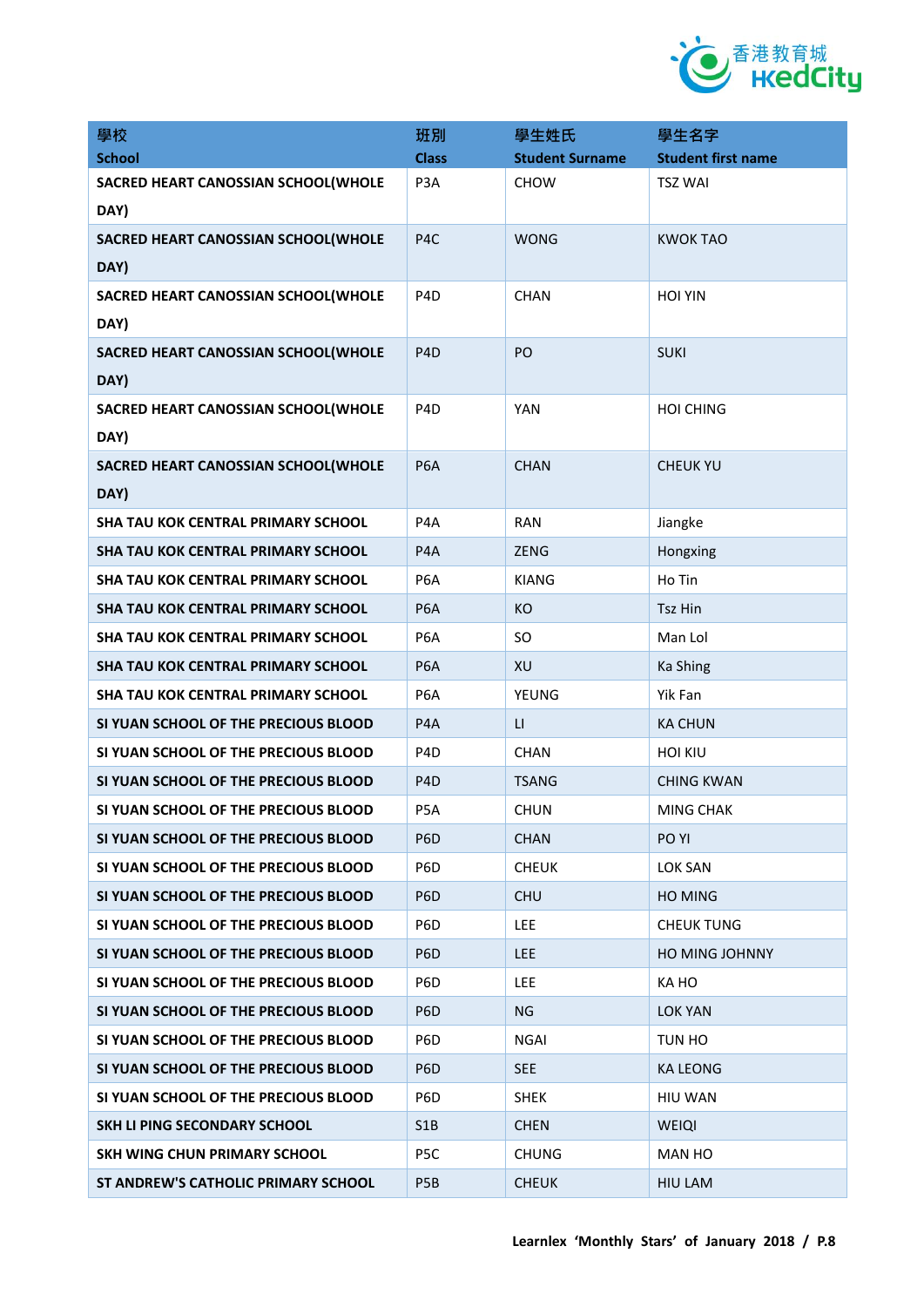

| 學校                                  | 班別             | 學生姓氏                   | 學生名字                      |
|-------------------------------------|----------------|------------------------|---------------------------|
| <b>School</b>                       | <b>Class</b>   | <b>Student Surname</b> | <b>Student first name</b> |
| ST ANDREW'S CATHOLIC PRIMARY SCHOOL | P6B            | YIU                    | OI LAM                    |
| <b>ST PAUL'S CONVENT SCHOOL</b>     | 1A             | Guan                   | Karina Jiayin             |
| <b>ST PAUL'S CONVENT SCHOOL</b>     | 1A             | Wu                     | Chi Ying Macy             |
| <b>ST PAUL'S CONVENT SCHOOL</b>     | 1A             | Yau                    | Chin Shun Trini           |
| <b>ST PAUL'S CONVENT SCHOOL</b>     | 1P             | Chan                   | Pong Lam Chrysilla        |
| <b>ST PAUL'S CONVENT SCHOOL</b>     | 1P             | Chan                   | Sze Yu Catherine          |
| <b>ST PAUL'S CONVENT SCHOOL</b>     | 1P             | Chan                   | Yin Ching Jasmine         |
| <b>ST PAUL'S CONVENT SCHOOL</b>     | 1P             | Chow                   | Kei Yee Katie             |
| <b>ST PAUL'S CONVENT SCHOOL</b>     | 1P             | Chow                   | Sze Ching                 |
| <b>ST PAUL'S CONVENT SCHOOL</b>     | 1P             | Chu                    | Ka Yee                    |
| <b>ST PAUL'S CONVENT SCHOOL</b>     | 1P             | Fung                   | Ming Wai                  |
| <b>ST PAUL'S CONVENT SCHOOL</b>     | 1P             | Hau                    | Danielle Vaness Danielle  |
| <b>ST PAUL'S CONVENT SCHOOL</b>     | 1P             | Lam                    | <b>Wing Tsz</b>           |
| <b>ST PAUL'S CONVENT SCHOOL</b>     | 1P             | Tang                   | Janissa Hoi Yan           |
| <b>ST PAUL'S CONVENT SCHOOL</b>     | 1P             | Wong                   | Chor Yiu                  |
| <b>ST PAUL'S CONVENT SCHOOL</b>     | 1 <sub>S</sub> | Chan                   | Ava Sze Ngai Ava          |
| <b>ST PAUL'S CONVENT SCHOOL</b>     | 1 <sub>S</sub> | Chu                    | Chloe                     |
| <b>ST PAUL'S CONVENT SCHOOL</b>     | 1 <sub>S</sub> | Lam                    | Sylvia                    |
| <b>ST PAUL'S CONVENT SCHOOL</b>     | 1 <sub>S</sub> | Lau                    | Yeuk Yu Asta              |
| <b>ST PAUL'S CONVENT SCHOOL</b>     | 1 <sub>S</sub> | Li                     | <b>Cheuk Wing Vanesse</b> |
|                                     |                |                        | Vanesse                   |
| <b>ST PAUL'S CONVENT SCHOOL</b>     | 1 <sub>S</sub> | Li                     | Yik Tung Farrah Farrah    |
| <b>ST PAUL'S CONVENT SCHOOL</b>     | 1 <sub>S</sub> | <b>Ngan</b>            | Hoi Yin Horae             |
| <b>ST PAUL'S CONVENT SCHOOL</b>     | 1 <sub>S</sub> | <b>Tsang</b>           | Sau Hang Karina           |
| <b>ST PAUL'S CONVENT SCHOOL</b>     | 1 <sub>S</sub> | <b>Tsang</b>           | Wing Yan                  |
| ST PAUL'S CONVENT SCHOOL            | 1 <sub>S</sub> | Wong                   | Cheuk Nam Charlotte       |
| <b>ST PAUL'S CONVENT SCHOOL</b>     | 1 <sub>S</sub> | Yip                    | Ho Yan                    |
| ST PAUL'S CONVENT SCHOOL            | 1S             | Yu                     | Chak Hei Hazel            |
| <b>ST PAUL'S CONVENT SCHOOL</b>     | 1T             | Chan                   | Pik Yu                    |
| <b>ST PAUL'S CONVENT SCHOOL</b>     | 1T             | Chu                    | Pui Chi                   |
| <b>ST PAUL'S CONVENT SCHOOL</b>     | 1T             | Kwong                  | Hei Ching                 |
| ST PAUL'S CONVENT SCHOOL            | 1 <sub>T</sub> | Liu                    | Chang                     |
| <b>ST PAUL'S CONVENT SCHOOL</b>     | 1T             | Ngai                   | <b>Tsz Sum</b>            |
| <b>ST PAUL'S CONVENT SCHOOL</b>     | 1U             | Chan                   | Charlotte Merry Charlotte |
| <b>ST PAUL'S CONVENT SCHOOL</b>     | 1U             | Cheung                 | Yan Lam Natalie           |
| ST PAUL'S CONVENT SCHOOL            | 1U             | Dai                    | Allison Tsz Kwan          |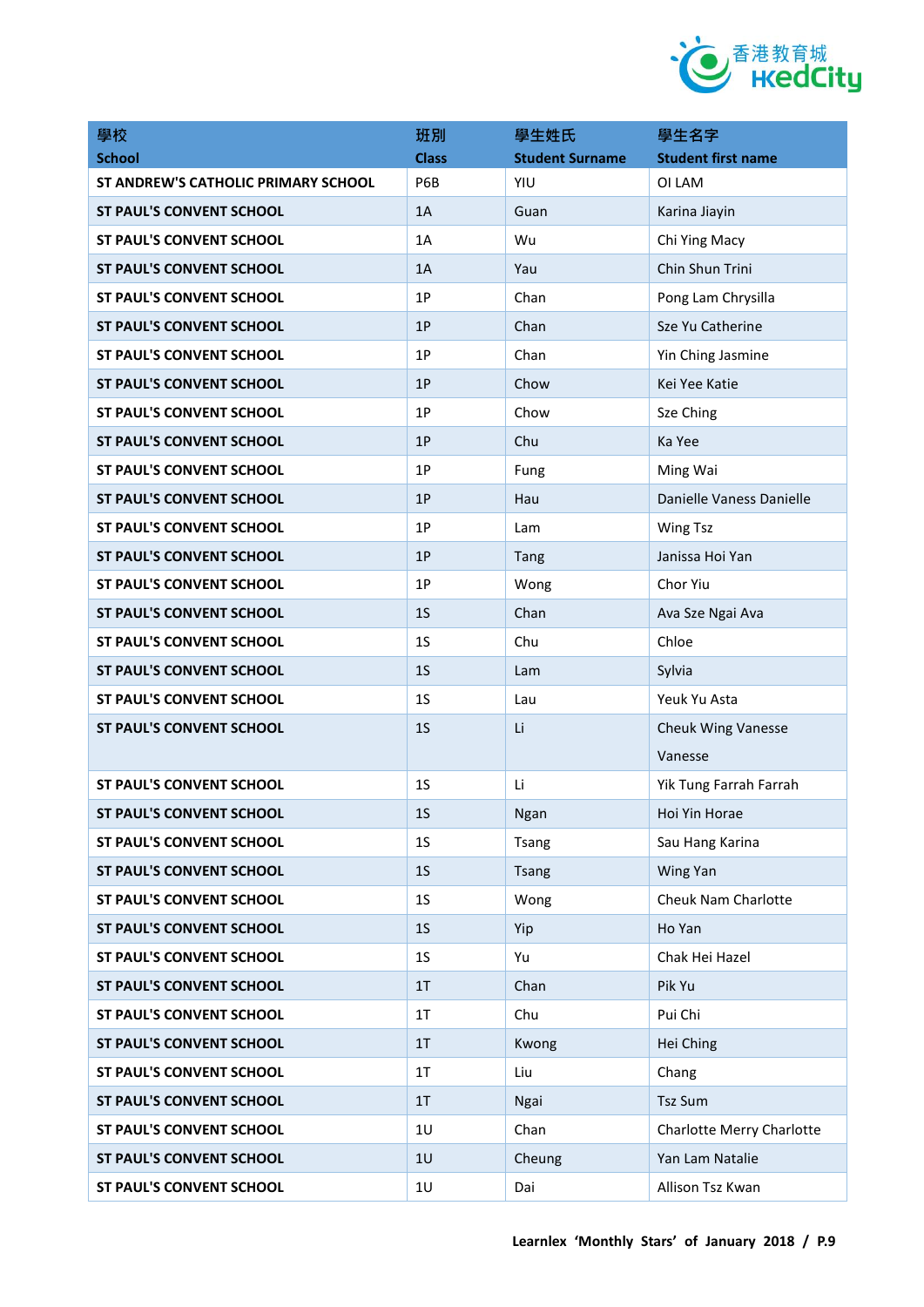

| 學校                                     | 班別               | 學生姓氏                   | 學生名字                      |
|----------------------------------------|------------------|------------------------|---------------------------|
| <b>School</b>                          | <b>Class</b>     | <b>Student Surname</b> | <b>Student first name</b> |
| <b>ST PAUL'S CONVENT SCHOOL</b>        | 1U               | Lam                    | Tsz Yiu Rachel            |
| <b>ST PAUL'S CONVENT SCHOOL</b>        | 1U               | Lau                    | Wing Kiu Niko             |
| <b>ST PAUL'S CONVENT SCHOOL</b>        | 1U               | Lem                    | Ho Ying Jane              |
| <b>ST PAUL'S CONVENT SCHOOL</b>        | 1U               | Li                     | Labeer Chor Chun          |
| <b>ST PAUL'S CONVENT SCHOOL</b>        | 1U               | Li                     | Sophie Jun Jun            |
| <b>ST PAUL'S CONVENT SCHOOL</b>        | 1U               | Liu                    | Hoi Kiu Hazel Hazel       |
| <b>ST PAUL'S CONVENT SCHOOL</b>        | 1U               | Louey                  | Paige                     |
| <b>ST PAUL'S CONVENT SCHOOL</b>        | 1U               | Man                    | Yeuk Lam Anessa           |
| <b>ST PAUL'S CONVENT SCHOOL</b>        | 1U               | Pan                    | <b>Bernice Maggie</b>     |
| <b>ST PAUL'S CONVENT SCHOOL</b>        | 1U               | Sin                    | Lok Ching Laurie          |
| <b>ST PAUL'S CONVENT SCHOOL</b>        | 1U               | Siu                    | Tsz Yan Katrina           |
| <b>ST PAUL'S CONVENT SCHOOL</b>        | 1U               | Tam                    | Sze Ling Joyce            |
| <b>ST PAUL'S CONVENT SCHOOL</b>        | 1U               | Wong                   | Ching Si Jessie           |
| <b>TWGH SIN CHU WAN PRIMARY SCHOOL</b> | P3C              | <b>HAU</b>             | MAYA ELIZABETH            |
| TWGH SIN CHU WAN PRIMARY SCHOOL        | P <sub>3C</sub>  | KU                     | <b>LONG TING</b>          |
| <b>TWGH SIN CHU WAN PRIMARY SCHOOL</b> | P <sub>4</sub> A | AU                     | <b>HO YIN</b>             |
| TWGH SIN CHU WAN PRIMARY SCHOOL        | P4A              | <b>FUNG</b>            | <b>HEI CHING</b>          |
| TWGH SIN CHU WAN PRIMARY SCHOOL        | P <sub>4</sub> A | <b>NG</b>              | KA YAN                    |
| TWGH SIN CHU WAN PRIMARY SCHOOL        | P4A              | <b>PUN</b>             | YEUK HEI                  |
| <b>TWGH SIN CHU WAN PRIMARY SCHOOL</b> | P <sub>4</sub> A | SOONG                  | OLIVIA CHI OI             |
| TWGH SIN CHU WAN PRIMARY SCHOOL        | P <sub>4</sub> A | <b>WONG</b>            | <b>LEONG YUEN</b>         |
| TWGH SIN CHU WAN PRIMARY SCHOOL        | P <sub>4</sub> A | ZHANG                  | <b>KING TING</b>          |
| TWGH SIN CHU WAN PRIMARY SCHOOL        | P4C              | <b>CHOI</b>            | HO YIN                    |
| <b>TWGH SIN CHU WAN PRIMARY SCHOOL</b> | P <sub>4</sub> C | LEI                    | <b>PAK YUEN</b>           |
| TWGH SIN CHU WAN PRIMARY SCHOOL        | P5C              | <b>CHAN</b>            | <b>WAI YIN</b>            |
| TWGH SIN CHU WAN PRIMARY SCHOOL        | P5C              | $\mathsf{L}$           | ZHI YAO VENUS             |
| TWGH SIN CHU WAN PRIMARY SCHOOL        | P5C              | <b>TSANG</b>           | <b>KIN CHI</b>            |
| TWGH SIN CHU WAN PRIMARY SCHOOL        | P5C              | <b>TSOI</b>            | <b>HIU YING</b>           |
| TWGH SIN CHU WAN PRIMARY SCHOOL        | P6B              | GU                     | <b>KWAN HEI</b>           |
| <b>TWGH SIN CHU WAN PRIMARY SCHOOL</b> | P6C              | <b>CHEUNG</b>          | <b>CHEUK KIU</b>          |
| WAI CHOW PUBLIC SCHOOL (SHEUNG SHUI)   | P <sub>3</sub> A | CAI                    | PUI LAM                   |
| WAI CHOW PUBLIC SCHOOL (SHEUNG SHUI)   | P3E              | MA                     | <b>SZE LOK</b>            |
| WAI CHOW PUBLIC SCHOOL (SHEUNG SHUI)   | P3E              | <b>SUN</b>             | YIK HIM                   |
| WAI CHOW PUBLIC SCHOOL (SHEUNG SHUI)   | P4C              | <b>HUANG</b>           | WAI LING                  |
| WAI CHOW PUBLIC SCHOOL (SHEUNG SHUI)   | P <sub>4</sub> D | <b>YAN</b>             | <b>KAI HOI</b>            |
| WAI CHOW PUBLIC SCHOOL (SHEUNG SHUI)   | P5C              | XU                     | <b>YI YAN</b>             |